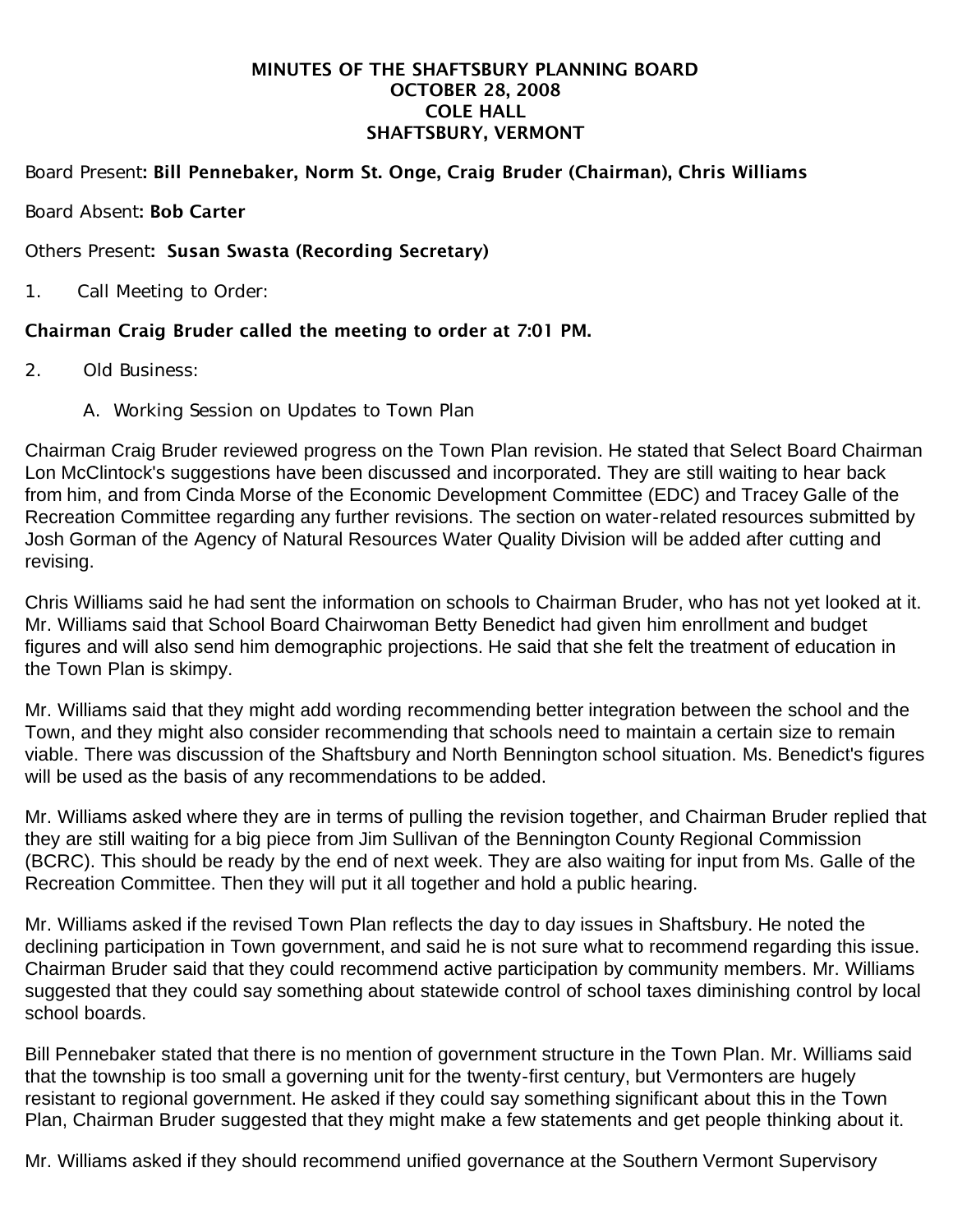Union (SVSU) level, noting that there are so many boards that administration is fragmented and difficult. He asked if they should recommend consolidation of North Bennington and Shaftsbury. There was discussion of the inefficiency of the current school structure.

Norm St. Onge noted that they have about a month to get the document together. He said that feedback from the Select Board and EDC had been minor, and that they can easily plug in the information from Gorman, Sullivan and the Recreation Committee. He suggested that they get the Plan done and out there, and move on to other things, rather than taking up new issues. Chairman Bruder agreed that they should incorporate the input already received or expected and move on. He asked if they could do justice to the new things discussed tonight in the time they have left. After further discussion, all agreed that it makes sense not to take up new topics, but to pull together what they have and submit it to the Select Board.

Mr. St. Onge will have updates incorporated by next week so that they will be able to read through the entire revised Plan at the next meeting. Mr. Williams stated that the only place they still have work to do is the schools section. He will get the rest of the information from Ms. Benedict.

Mr. St. Onge said that Mr. Sullivan has suggested that they look at the North Bennington Town Plan because it is an approved plan. Bob Carter had noted that the North Bennington plan reads like a narrative, and had considered this style to be preferable. Mr. Pennebaker said he thinks it is just a style issue. Mr. St. Onge noted that the Shaftsbury Town Plan has much more detail. Chairman Bruder said that they can add maps and pictures to make the document more eye-friendly.

Chairman Bruder said that he will follow up with Mr. Sullivan and with the Recreation Committee. Mr. Pennebaker stated that he gave a copy of the Plan to Norm Gronning of the Historical Society, and he will follow up with Mr. Gronning. Chairman Bruder said that they will have all the remaining information gathered for the next meeting.

3. Other Business:

Chairman Bruder asked what information they need to give the Town Auditors for the Town Report. Mr. Pennebaker said they usually give them a couple of paragraphs covering what happened in the past year. Chairman Bruder said he will ask Mr. Carter to write something up. Chairman Bruder reported that the Select Board wants to pursue a planning grant for a Town facilities study. He said that he gave Town Administrator Aaron Chrostowsky Planning Commission approval to pursue the grant.

4. Minutes:

# October 21, 2008 Minutes

Mr. Pennebaker made motion to approve the October 21, 2008 minutes. Mr. St. Onge seconded.

# The following correction to the October 21, 2008 minutes was requested:

### *In section 3A (Working Session on Updates to Town Plan), paragraph ten, at the end of the first sentence "*theirs" *is changed to "*the draft plan."

Motion to approve the October 21, 2008 minutes as amended carried 3-0-1. (Mr. Williams abstained because he had not attended that meeting.)

#### October 14, 2008 Minutes

# The October 14 minutes have not yet been submitted.